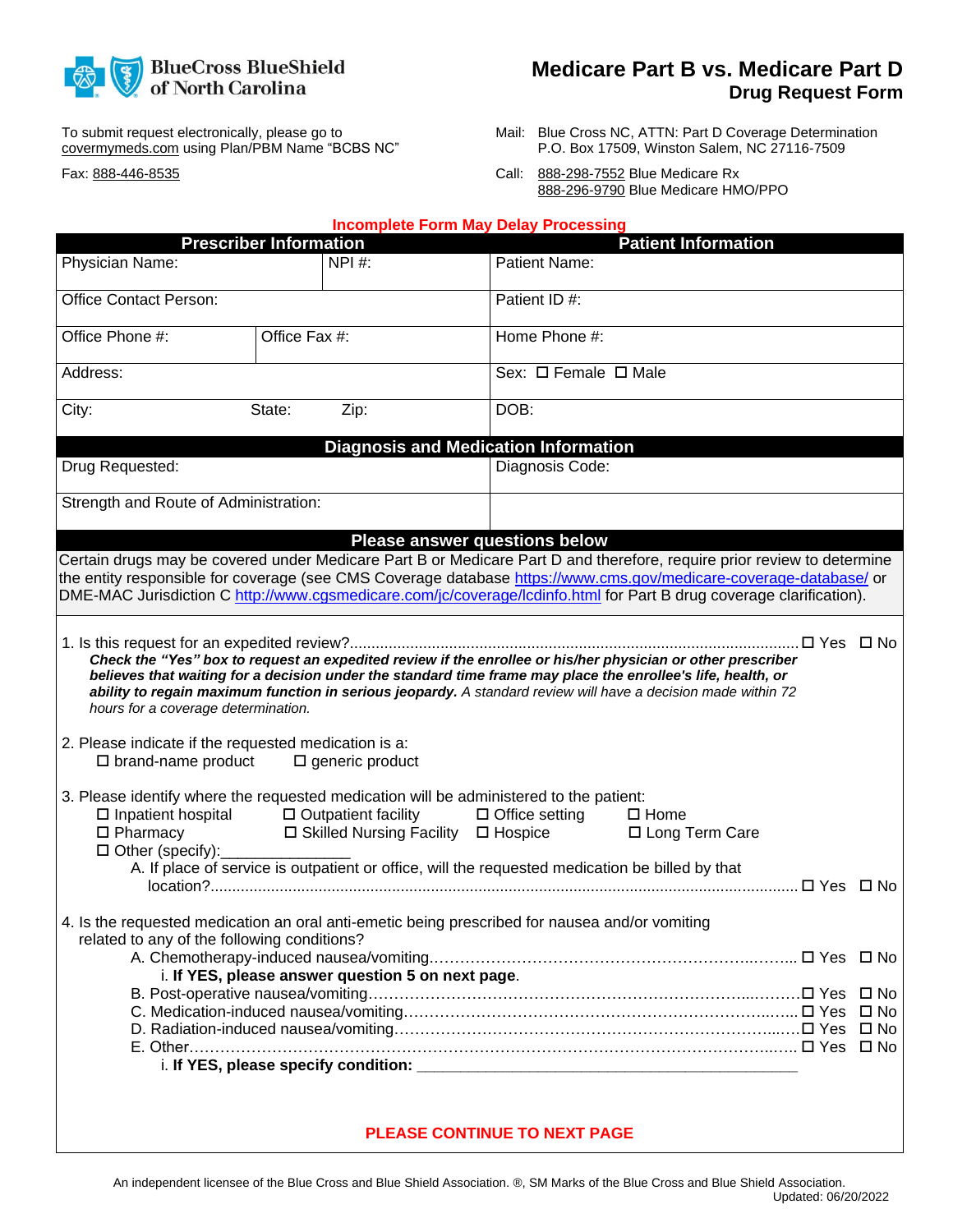## **Medicare Part B vs. Medicare Part D Drug Request Form**

| BlueCross BlueShield<br>of North Carolina |  |  |
|-------------------------------------------|--|--|
|                                           |  |  |

 $\lceil$ 

| 5. For oral anti-emetics prescribed for chemotherapy-induced nausea/vomiting, please answer the                                                                                                                                                                                                                                                                                                               |  |
|---------------------------------------------------------------------------------------------------------------------------------------------------------------------------------------------------------------------------------------------------------------------------------------------------------------------------------------------------------------------------------------------------------------|--|
| following questions:                                                                                                                                                                                                                                                                                                                                                                                          |  |
|                                                                                                                                                                                                                                                                                                                                                                                                               |  |
| i. If YES, please answer the following questions:                                                                                                                                                                                                                                                                                                                                                             |  |
| a. List the names of all oral chemotherapeutic medications the patient will receive:                                                                                                                                                                                                                                                                                                                          |  |
| b. Is it likely that the anti-cancer medication will cause vomiting if the requested oral                                                                                                                                                                                                                                                                                                                     |  |
|                                                                                                                                                                                                                                                                                                                                                                                                               |  |
| c. Will the patient receive the oral anti-emetic within 2 hours before the oral anti-cancer                                                                                                                                                                                                                                                                                                                   |  |
|                                                                                                                                                                                                                                                                                                                                                                                                               |  |
| 1. If YES, will the patient take the oral anti-emetic after the oral anti-cancer                                                                                                                                                                                                                                                                                                                              |  |
|                                                                                                                                                                                                                                                                                                                                                                                                               |  |
|                                                                                                                                                                                                                                                                                                                                                                                                               |  |
| i. If YES, please answer the following questions:                                                                                                                                                                                                                                                                                                                                                             |  |
| a. Will the patient receive the oral anti-emetic within 2 hours of chemotherapy                                                                                                                                                                                                                                                                                                                               |  |
|                                                                                                                                                                                                                                                                                                                                                                                                               |  |
| 1. If YES, will the patient take the oral anti-emetic beyond 48 hours of receiving                                                                                                                                                                                                                                                                                                                            |  |
|                                                                                                                                                                                                                                                                                                                                                                                                               |  |
|                                                                                                                                                                                                                                                                                                                                                                                                               |  |
| b. Will the oral anti-emetic be used as a full therapeutic replacement for IV anti-emetic                                                                                                                                                                                                                                                                                                                     |  |
| medications as part of an IV cancer chemotherapeutic regimen (i.e., patient is not                                                                                                                                                                                                                                                                                                                            |  |
|                                                                                                                                                                                                                                                                                                                                                                                                               |  |
| c. Will the oral anti-emetic be used with other oral anti-emetic medications? □ Yes □ No                                                                                                                                                                                                                                                                                                                      |  |
| 1. If YES, please list the names of all oral anti-emetics and IV chemotherapeutic                                                                                                                                                                                                                                                                                                                             |  |
|                                                                                                                                                                                                                                                                                                                                                                                                               |  |
|                                                                                                                                                                                                                                                                                                                                                                                                               |  |
|                                                                                                                                                                                                                                                                                                                                                                                                               |  |
|                                                                                                                                                                                                                                                                                                                                                                                                               |  |
| A. If YES, please answer the following questions:                                                                                                                                                                                                                                                                                                                                                             |  |
|                                                                                                                                                                                                                                                                                                                                                                                                               |  |
|                                                                                                                                                                                                                                                                                                                                                                                                               |  |
|                                                                                                                                                                                                                                                                                                                                                                                                               |  |
|                                                                                                                                                                                                                                                                                                                                                                                                               |  |
| A. If YES, please answer the following questions:                                                                                                                                                                                                                                                                                                                                                             |  |
|                                                                                                                                                                                                                                                                                                                                                                                                               |  |
| i. Please indicate the organ transplanted: $\frac{1}{\frac{1}{2} \cdot \frac{1}{2} \cdot \frac{1}{2} \cdot \frac{1}{2} \cdot \frac{1}{2} \cdot \frac{1}{2} \cdot \frac{1}{2} \cdot \frac{1}{2} \cdot \frac{1}{2} \cdot \frac{1}{2} \cdot \frac{1}{2} \cdot \frac{1}{2} \cdot \frac{1}{2} \cdot \frac{1}{2} \cdot \frac{1}{2} \cdot \frac{1}{2} \cdot \frac{1}{2} \cdot \frac{1}{2} \cdot \frac{1}{2} \cdot \$ |  |
|                                                                                                                                                                                                                                                                                                                                                                                                               |  |
|                                                                                                                                                                                                                                                                                                                                                                                                               |  |
| B. If kidney transplant, please answer the following questions:                                                                                                                                                                                                                                                                                                                                               |  |
| i. Was end stage renal disease the sole reason the patient was enrolled in Medicare? $\Box$ Yes $\Box$ No                                                                                                                                                                                                                                                                                                     |  |
|                                                                                                                                                                                                                                                                                                                                                                                                               |  |
| A. If YES, please answer the following questions:                                                                                                                                                                                                                                                                                                                                                             |  |
|                                                                                                                                                                                                                                                                                                                                                                                                               |  |
|                                                                                                                                                                                                                                                                                                                                                                                                               |  |
|                                                                                                                                                                                                                                                                                                                                                                                                               |  |
| a. If YES, is it a disposable insulin pump (such as Omnipod or V-go)? □ Yes □ No                                                                                                                                                                                                                                                                                                                              |  |
|                                                                                                                                                                                                                                                                                                                                                                                                               |  |
|                                                                                                                                                                                                                                                                                                                                                                                                               |  |
|                                                                                                                                                                                                                                                                                                                                                                                                               |  |
|                                                                                                                                                                                                                                                                                                                                                                                                               |  |
| 10. Is the requested medication a vaccination for Hepatitis B (such as Engerix-B or Recombivax)? $\Box$ Yes $\Box$ No                                                                                                                                                                                                                                                                                         |  |
| A. If YES, is the patient at high or intermediate risk of contracting hepatitis B (such as an                                                                                                                                                                                                                                                                                                                 |  |
|                                                                                                                                                                                                                                                                                                                                                                                                               |  |
|                                                                                                                                                                                                                                                                                                                                                                                                               |  |
| 11. Is the requested medication a vaccination for Tetanus (such as Tenivac or TDVAX)? □ Yes □ No                                                                                                                                                                                                                                                                                                              |  |
| B. If YES, is the need for a tetanus vaccine related to an injury or direct exposure to tetanus? $\Box$ Yes $\Box$ No                                                                                                                                                                                                                                                                                         |  |
|                                                                                                                                                                                                                                                                                                                                                                                                               |  |